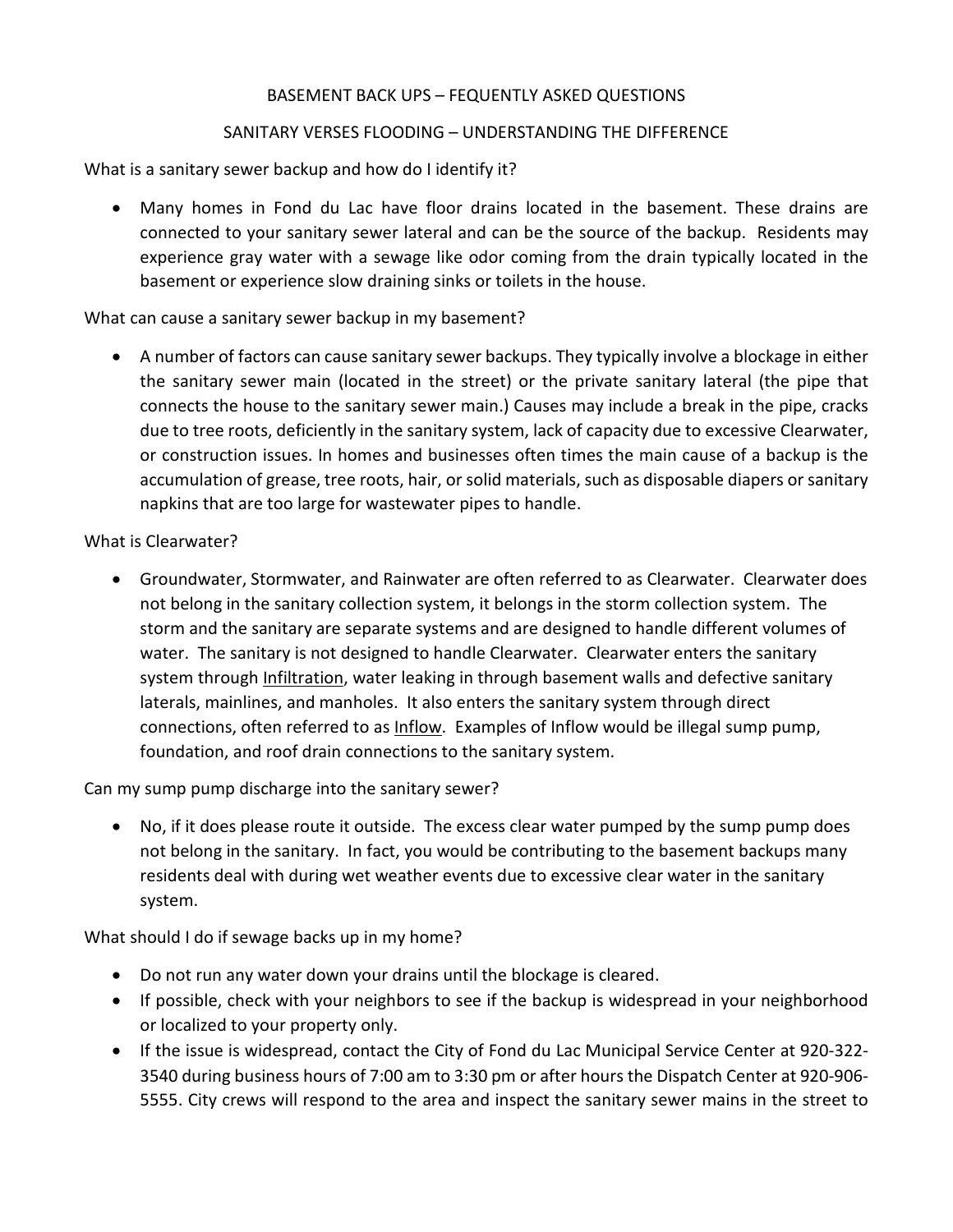see if they are flowing or if there is blockage. After investigating the area, they will work to restore the system.

• If the issue is local to your property, you will need to contact a plumber to investigate the sewer pipe on your property. Maintenance and repair of the private sewer is the owner's responsibility.

Is there anything I can do to prevent sanitary sewer backup in my home?

- Don't pour grease down the drain. Cooking oil can harden within your pipes; it gradually stops debris from draining, creating a clog. To properly dispose of grease or fat, pour it into a heat-resistant container and throw it in the trash after it cools off.
- Only flush the 3 P's Pee, Poop, and Paper. Flushing hygiene products such as personal or baby wipes, diapers, or feminine hygiene products down the toilet can easily clog your sewer line.
- Install an approved backwater prevention valve. This fixture allows sewage to leave but prevents it from backing up into your home. For further information about this and other preventive measures, contact a plumber or plumbing supply dealer.
- If the building sewer in your older home has a jointed pipe system, consider whether the roots of large shrubs or trees near the line could invade and break pipes.
- Make sure you do not have any illegal connections to your sanitary lateral. This includes sump pumps, connected foundation drains, downspouts and yard drains.

What is the City doing to help prevent sanitary backups in homes?

- Every attempt is made to prevent backups in the public wastewater system before they occur.
- In addition, the City has maintenance crews assigned to inspecting and cleaning sanitary mains throughout the City's collection area on a regular schedule. These crews are checking for leaks, holes, and other damages that may have occurred. They are also cleaning and removing debris build up to prevent blockages that could contribute to basement backups. Any necessary repairs are scheduled on a priority basis.
- The City reconstructs about one mile of streets a year, replacing all aging infrastructure within the right-of-way.
- The City has flow monitoring in various locations in the City to help focus efforts in the needed areas.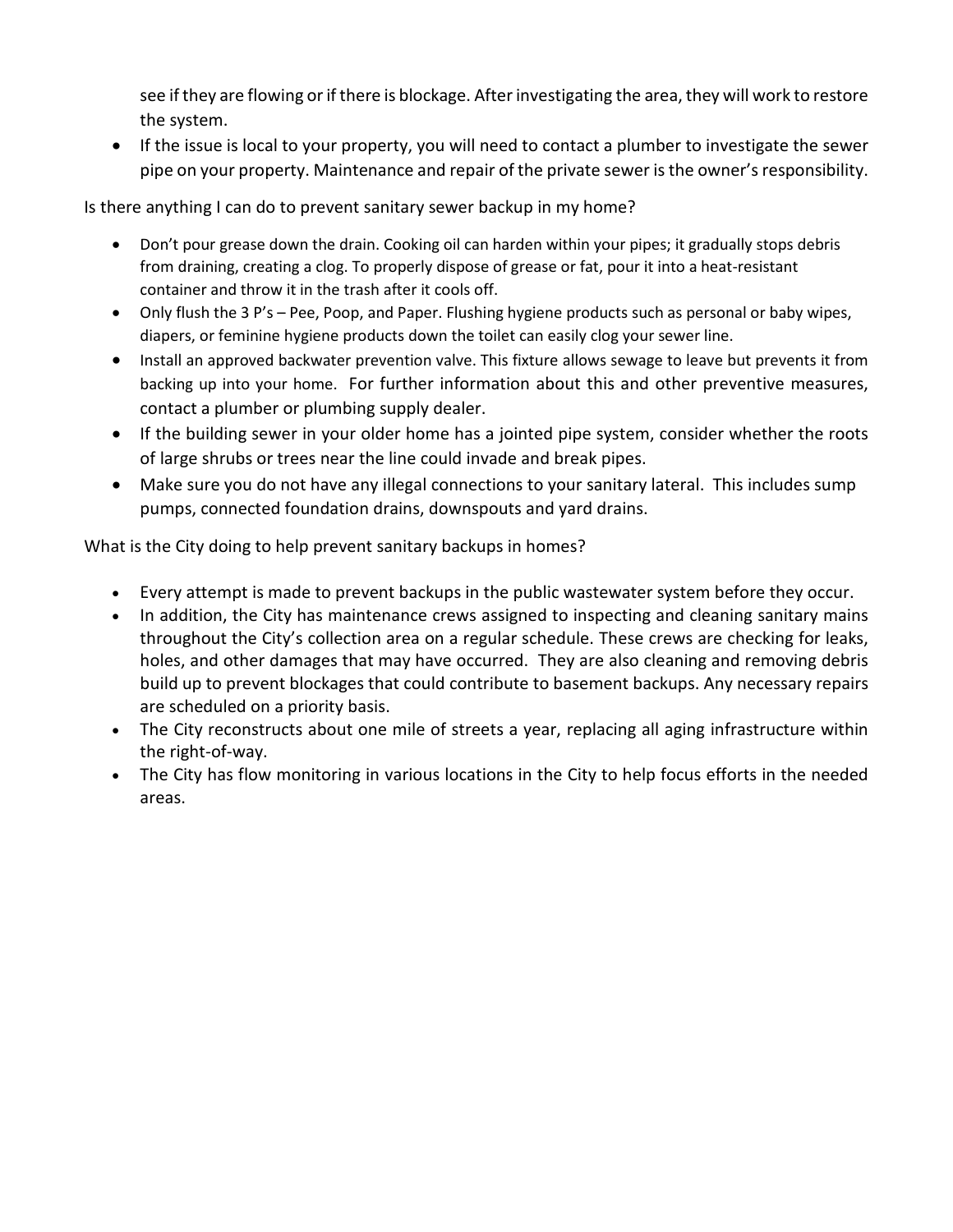### BASEMENT AND SURFACE WATER FLOODING

What is a flood?

• Flooding is an overflow of large amounts of water onto a normally dry land. Flooding happens in many ways due to overflow of streams, rivers, lakes. Ice jams, or because of an excessive rain or runoff event.

What may be the source of my basement flooding?

• During periods of rain, basements may be infiltrated by surface or clear water. Clearwater may seep through cracks in walls, windows, floors, or failure of your sump pump if your home is equipped with one. Although the City does not remediate basement flooding, there are steps property owners can take to help protect and prevent basement flooding.

How can I prevent basement flooding?

- Repair foundation cracks Check your home's concrete foundation for any cracks or signs of stress. That includes the exterior if visible and your basement's floor and walls. You can use epoxy to repair small cracks, but you will need professional help if serious.
- Clean downspouts and gutters Rainwater can pool and seep into your home if your gutters or downspouts are clogged with debris. Regularly clean your gutters and make sure your downspouts end at least three feet away from your home so water will freely flow away.
- Cover window wells Water can collect in window wells and seep through to your basement floor. Securing your window wells with clear acrylic covers will help to keep out water.
- Maintain your sump pump Your sump pump is responsible for preventing water damage to your home, but it can fail due to a clog or power outage. Be sure to inspect your sump pump to make sure it is running correctly.
- Regrade your foundation A little landscaping can go a long way in making sure rainwater drains away from your home and basement.

Why do streets flood in heavy rainfall events?

• During periods of heavy rainfall, the roadway drainage and storm sewer systems may not have sufficient capacity to drain the water as quickly as during normal rainfall. The general topography of Fond du Lac is extremely flat, with clay soils. Because of the generally flat topography of the area, the majority of the storm sewer system is directed to strategically placed high capacity pumping stations. The storm water collects in the well and when full discharges to one of the waterways. During the pumping stage, the system fills which, at times, backs up the storm catch basins and street.

What is a storm water pump station?

• Storm water pump stations collect and transfer storm water from the collection system into local waterways. The City currently has 23 active storm water pump stations. The storm water pump stations are monitored at the Wastewater Treatment Plant. In the event one of the pump stations fails an alarm will activate at the Wastewater Plant at which time WCTS will notify a foreman at C & M.